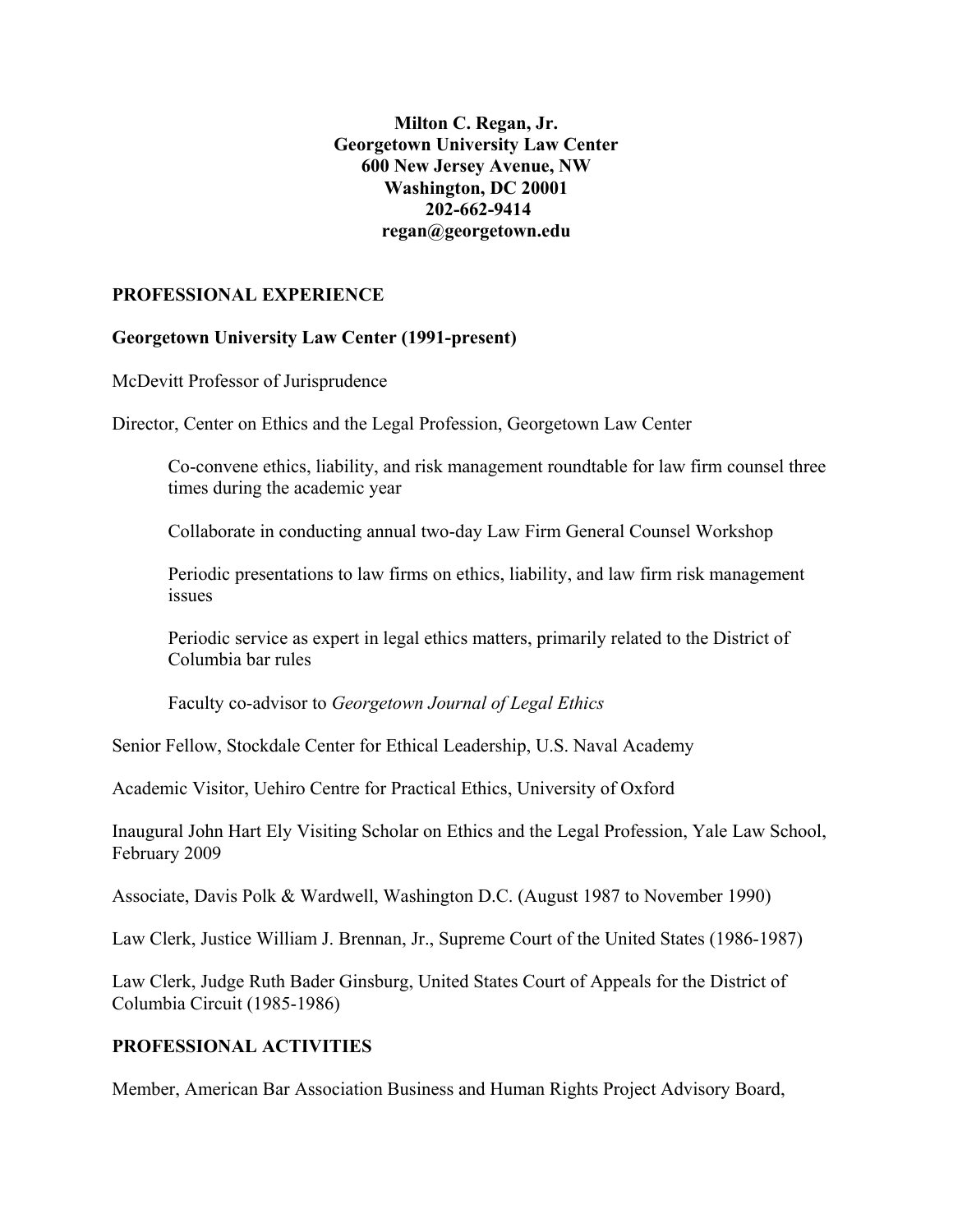American Bar Association Center for Human Rights

Member, Institute for Defense Analysis advisory group to Defense Advanced Research Agency (DARPA) on Legal, Moral, and Ethical Dimensions of Artificial Intelligence in the National Security Context

Academic Visitor, Uehiro Centre for Practical Ethics, University of Oxford

Editorial Board, *Journal of Professions and Organization*, University of Oxford

Advisory Board, *Georgetown Journal of International Law*

Editorial Board, *Journal of National Security Law and Policy*

Editorial Board Member, *Journal of Professions and Organization*, University of Oxford

## **PUBLICATIONS**

## **Books in Progress**

*Between Policing and Combat: Counterterrorism and Lethal Force in Liberal Democracies* (forthcoming 2022)(co-author Seumas Miller)

*Drone Strike: Understanding the Impacts of Targeted Killing on Terrorist Groups and Civilians*  (Palgrave-Macmillan) forthcoming 2021)

*Professional Responsibility: Problems and Materials* (14th ed.) )(co-authors Thomas D. Morgan & John S. Dzienkowski) (Foundation Press, forthcoming 2022)

#### **Forthcoming Articles**

"Liberalism and the Humanization of War," \_\_ *Ethics & Int'l Aff*. \_\_ (2022)

"Emotion, Ethics, and Military Virtue," \_\_ *J. Military Ethics* \_\_ (2021) (co-author Kevin Mullaney)

"The Ethics of Acting Covertly," 34 *Intl. J. Intelligence and Counterintelligence* \_\_\_ (2021) (special issue on intelligence ethics)

#### **Books**

*BigLaw: Money and Meaning in the Modern Law Firm* University of Chicago Press 2021 (coauthor Lisa Rohrer)

Co-author, *Professional Responsibility: Problems and Materials* (14<sup>th</sup> ed.)(forthcoming,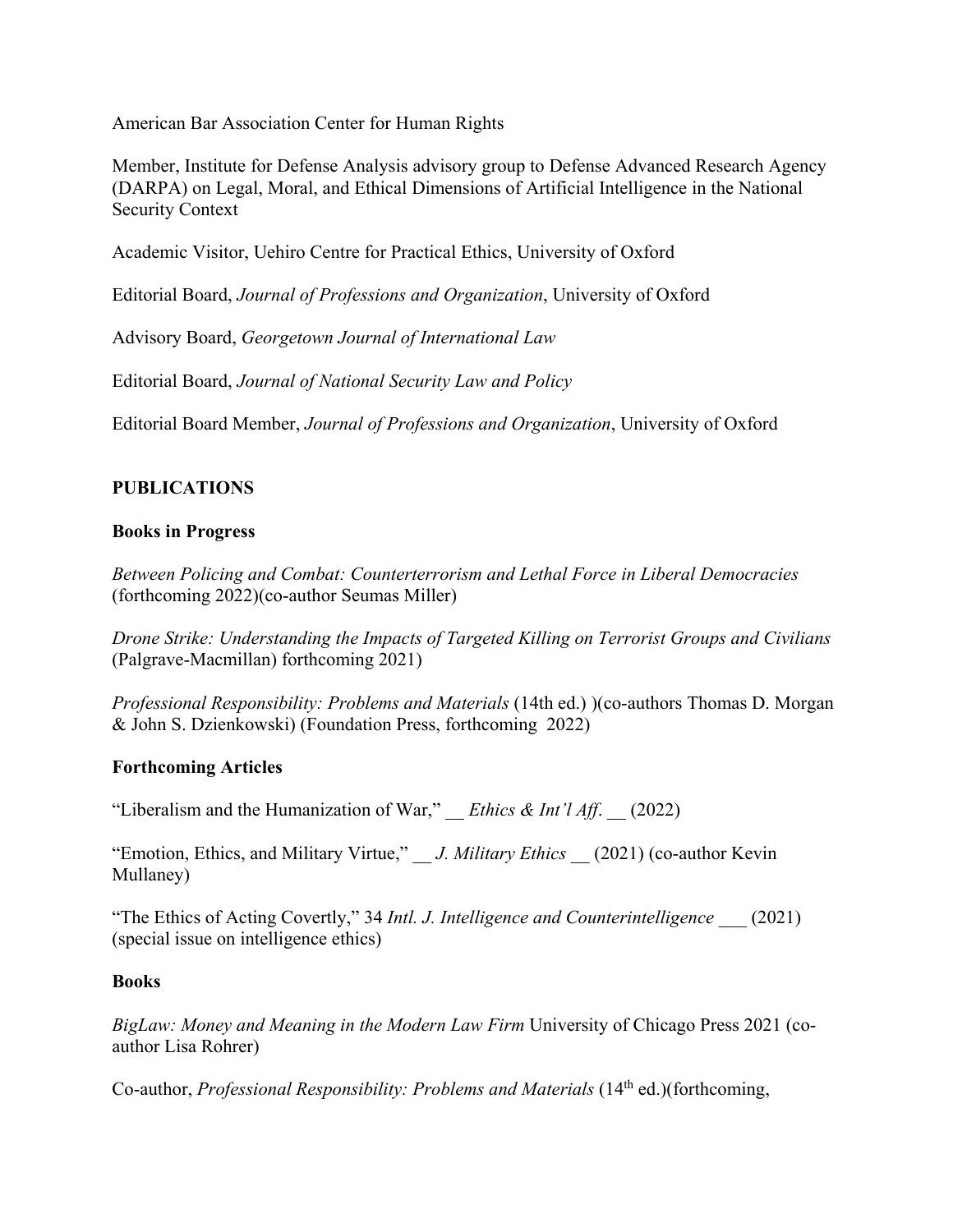Foundation Press)(co-authors Thomas D. Morgan & John S. Dzienkowski)

*Professional Responsibility: Representing Business Organizations,* (West Academic Publishing 2016) (co-author John K. Villa)

*Confidence Games: Lawyers, Accountants, and the Tax Shelter Industry* (MIT Press 2014)(coauthor Tanina Rostain)

*Legal Ethics and Corporate Practice* (Thomson/West, 2005)(co-author Jeffrey D. Bauman)

*Eat What You Kill: The Fall of a Wall Street Lawyer* (University of Michigan Press 2004)

Co-Editor (with Anita L. Allen), *Debating Democracy's Discontent: Essays on American Politics, Law, and Public Philosophy* (Oxford University Press 1998)

## **Book Chapters**

"From Armed Conflict to Threat Networks: Counterterrorism and Social Network Analysis," in *Fighting War as Crime and Crime as War: Normative Frameworks for National Security* (Claire Finkelstein, Jens Ohlin & Mitt Regan eds.) Oxford University Press forthcoming 2021 (co-author Todd Huntley)

"Accountability for Targeted Killing," in *Counter-Terrorism: The Ethical Issues* (Jonas Feltes, ed.) Edward Elgar, forthcoming 2021 (co-author Mary DeRosa)

"Terrorist Crimes and Liberal Democratic Values," in in *Counter-Terrorism: The Ethical Issues*  (Jonas Feltes, ed.) Edward Elgar, forthcoming 2021 (co-author Alexandra White)

"Accountability for Covert Action in the United States and the United Kingdom," in *National Security Intelligence and Ethics* (Seumas Miller, Mitt Regan & Patrick Walsh, eds.)(Routledge, forthcoming 2021)(co-author Michele Poole)

"The Regulation of Multinational Labour and Employment Practices Through a Galaxy of Norms," in *Corporate Social Responsibility and Sustainable Business: Environmental, Social and Governance Frameworks for the 21st Century* (Rae Lindsay & Roger Martella, eds., Wolters Kluwer 2020)(c-authors Elise Groulx Diggs & Brian Burkett)

"Deliberative Democracy in the National Security Setting," in *The Cambridge Handbook on Deliberative Constitutionalism* (Jeff King, Hoi Kong, Ron Levy & Graeme Orr eds.)(Cambridge University Press 2018)(co-author Mary DeRosa)

"Gendered Pathways: Choice, Constraint, and Women's Job Movements in the Legal Profession," in *Diversity in Practice* (Cambridge University Press 2016)(co-author Juliet Aiken)

"Taxes and Death: The Rise and Demise of an American Law Firm," in *Studies in Law, Politics and Society: Law Firms, Legal Culture, and Legal Practice* Emerald Publishing 2010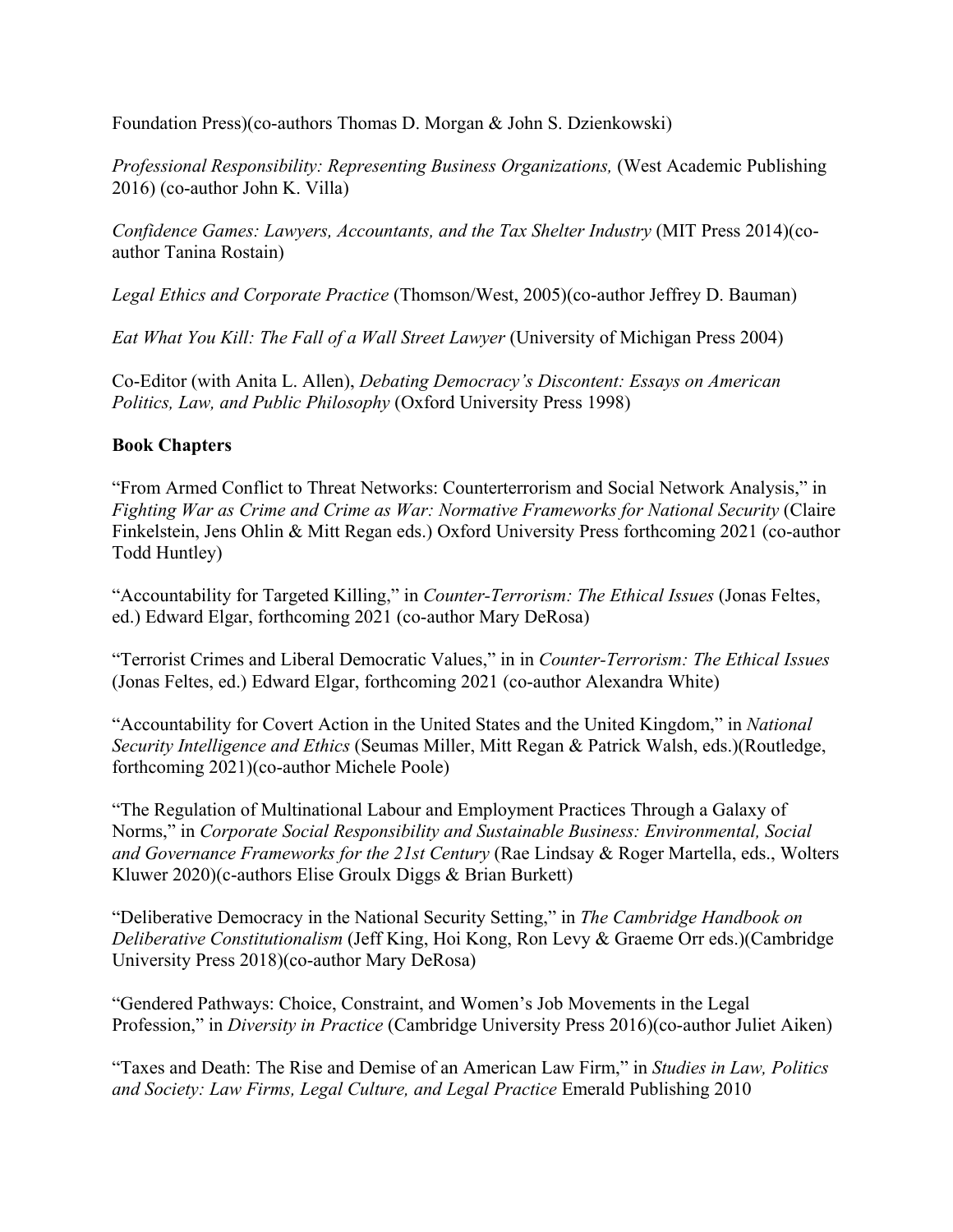(Austin Sarat ed.)

"Bankrupt in Milwaukee," in *Legal Ethics Stories* (Deborah L. Rhode & David Luban eds., Foundation Press 2006)

Corporate Speech and Civic Virtue, in *Debating Democracy's Discontent* (Anita L. Allen & Milton C. Regan, Jr., eds., Oxford University Press 1998)

## **Articles in a Periodical**

"National Security and 'Secret Law,'" *Tex. Nat. Sec. Rev*. January 2021: <https://tnsr.org/roundtable/book-review-roundtable-laws-wars-laws-trials/>

"Citizens, Suspects, and Enemies: Examining Police Militarization," *Texas Nat. Sec. Rev.* Winter 2020-2021: [https://tnsr.org/2020/12/citizens-suspects-and-enemies-examining-police](https://tnsr.org/2020/12/citizens-suspects-and-enemies-examining-police-militarization/)[militarization/](https://tnsr.org/2020/12/citizens-suspects-and-enemies-examining-police-militarization/)

"From Protecting Lives to Protecting States: Use of Force Across the Threat Continuum," 10 *J. Nat. Sec. & Policy* 123 (2019)

"Business and Human Rights as a Galaxy of Norms," 50 *Geo. J. Int'l L*. 309 (2019)(co-authors Elise Groulx Diggs & Beatrice Parance)

"One Minute in Haditha: Ethics and Non-Conscious Decision-Making," 18 *J. Military Ethics* 1 (2019)(co-author Kevin Mullaney)

"Legal Ethics and the Situated Lawyer," 30 *Geo. J. Legal Ethics* 415 (2017)

"Ain't Misbehaving: Behavioral Ethics and Rest's Model of Moral Judgment," 51 *New Eng. L. Rev.* 101 (2017) (Symposium on Behavioral Legal Ethics)(co-author Nancy L. Sachs)

"Lawyers in the Shadow of the Regulatory State: Transnational Governance on Business and Human Rights," 84 *Fordham Law Review* 2001 (2016)(co-author Kath Hall)

"Lawyers, Globalization, and Transnational Governance Regimes," 12 *Ann. Rev. Law & Soc. Sci.* 133 (2016)

"A Fragile Balance: Business, Culture, and Profession in the Large Law Firm" [http://www.lsac.org/docs/default-source/research-\(lsac-resources\)/gr-15-02.pdf.](http://www.lsac.org/docs/default-source/research-(lsac-resources)/gr-15-02.pdf) (co-author Lisa Rohrer)

"Lawyer Independence in Context: Lessons from Four Practice Settings," 29 *Geo. J. Legal Ethics* 153 (2016) (co-authors Zachary Hutchinson & Juliet Aiken)

"Nested Ethics: A Tale of Two Cultures"*,* 42 *Hofstra L. Rev*. 143 (2013)(Symposium on the Ethical Infrastructure and Culture of Law Firms)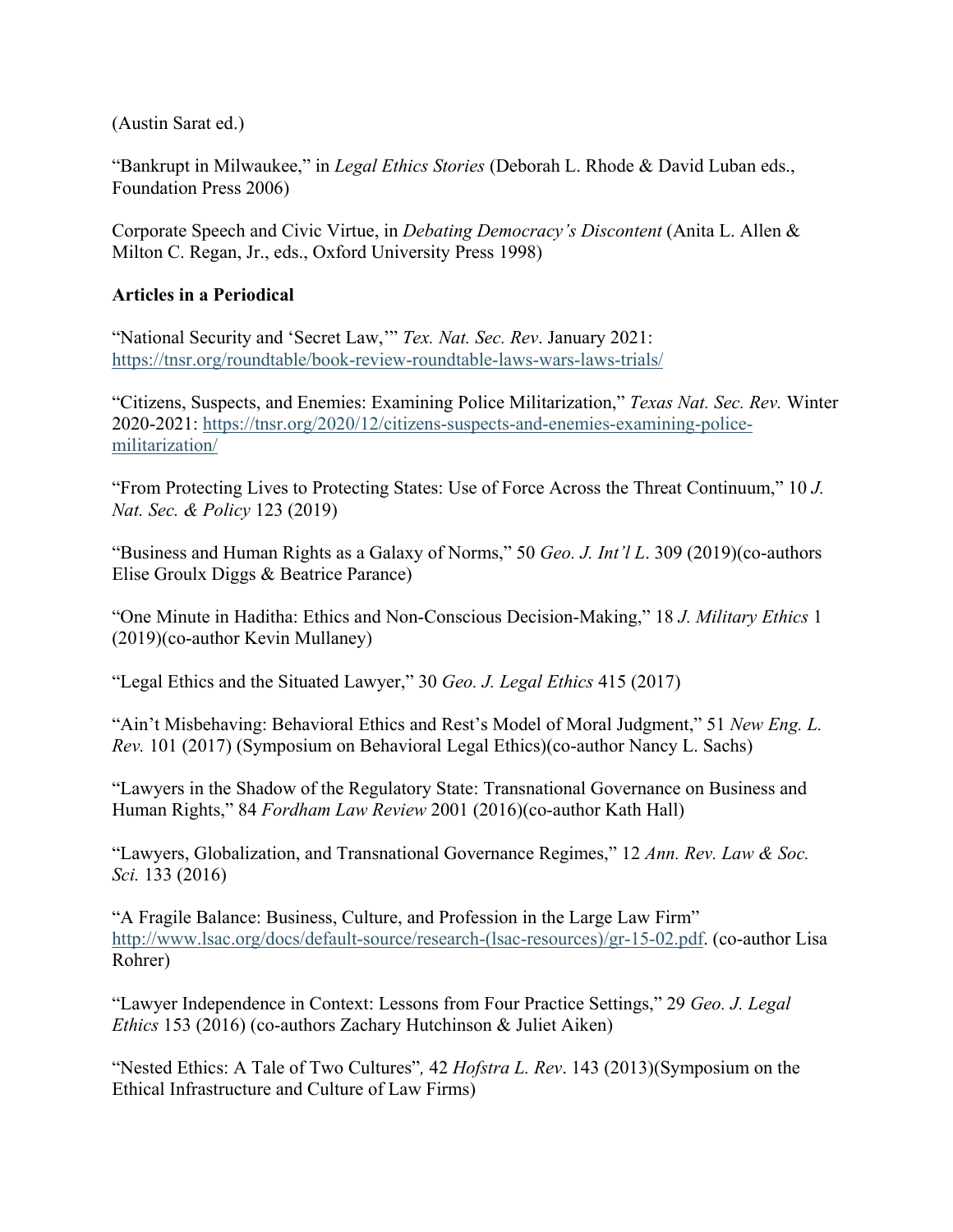"Tax Advisors and Conflicted Citizens," 16 *Legal Ethics* 322 (2013)

"Money and Meaning: The Moral Economy of Law Firm Compensation," 10 *U. St. Thomas L.J*. 74 (2013)(Symposium on Empirical Legal Ethics)(co-author Lisa Rohrer)

"Supply Chains and Porous Boundaries: The Disaggregation of Legal Services," 78 *Fordham L. Rev.* 2137 (2010)(Symposium on The Great Recession and the Legal Profession)(co-author Palmer Heenan)

"Lawyers, Symbols, and Money: Outside Investment in Law Firms," 27 *Penn State Int'l L. Rev.*  407 (2009)(Symposium on Global Legal Practice)

Co-Author (with Bruce MacEwen & Larry Ribstein), "Law Firms, Ethics, and Equity Capital: A Conversation," 21 *Geo. J. Legal Ethics* 61 (2007)

"Moral Intuitions and Organizational Culture," 51 *St. Louis U. L. Rev*. 941 (2007)(Symposium on Teaching Ethics and Professional Responsibility)

"Risky Business*,*" 94 *Geo. L. Rev*. 1957 (2006)

"Legal Ethics: A Corporate Compliance Model?" 19 *Geo. J. Legal Ethics* 313 (2006)

"Teaching Enron," 74 *Fordham L. Rev*. 1139 (2005) (Symposium on Ethics in Corporate Representation)

"Review Essay (*How Lawyers Lose Their Way,* by Jean Stefancic & Richard Delgado)," 55 *J. Leg. Educ.* 454 (2005)

"Ethics, Law Firms, and Legal Education," 55 *Maine L. Rev.* 363 (2003) (Godfrey Scholar-in-Residence Lecture)

"Corporate Norms and Contemporary Law Firm Practice," 70 *Geo. Wash. L. Rev.* 1701 (2002) (Symposium on Corporate Social Responsibility)

"Taking Law Firms Seriously," 16 *Geo. J. Legal Ethics* 155 (2002)

"Foreword: Professional Responsibility and the Corporate Lawyer, 13 *Geo. J. Legal Ethics* 197 (2000) (Symposium on Professional Responsibility and the Corporate Lawyer)

"Law Firms, Competition Penalties, and the Values of Professionalism," 13 *Geo. J. Legal Ethics* 1 (1999)

"Professional Reputation: Looking for the Good Lawyer," 39 *S. Texas L. Rev.* 549 (1998) (Symposium on Ethical Obligations and Liabilities Arising from Lawyers Professional Associations)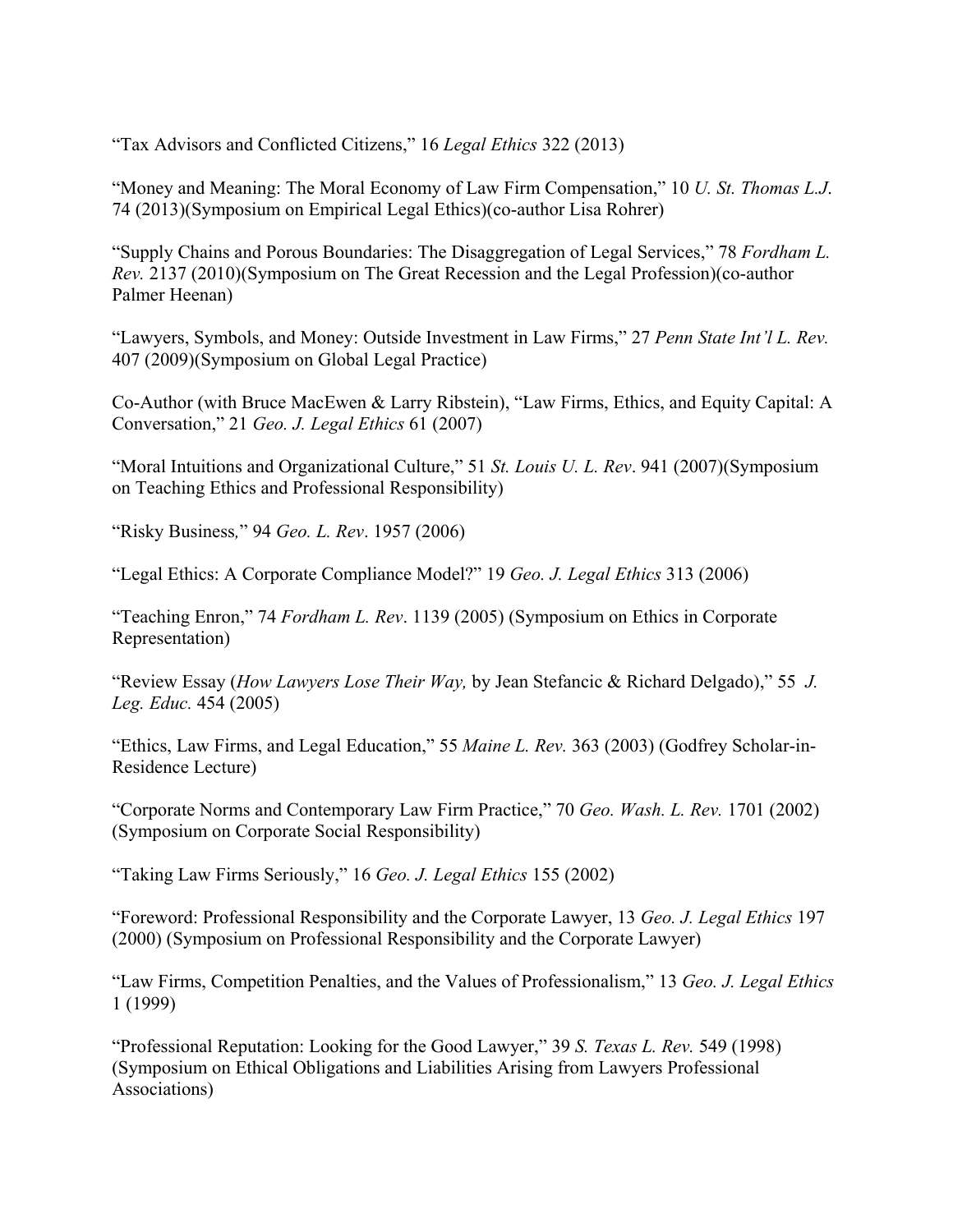## **RECENT PROFESSIONAL ACTIVITIES ON ETHICS**

Presentation, "Emotion, Ethics, and Military Virtue," conference on "Moral Psychology and Just War Theory;" Ethics, Law, and Armed Conflict Program, University of Oxford, May 2021

Presentation, "BigLaw: Money and Meaning in the Modern Law Firm," University of California, Irvine, February 2021

Presentation, "Military Ethics and Non-Conscious Decision-Making," Defense Institute for International Legal Studies, October 2020

Presentation, "Civilian Casualties and the Duty to Take Precautions," American Society of International Law, Civilian Casualties Symposium, October 2020

Presentation, "Citizens, Suspects, and Enemies: Examining Police Militarization," Georgetown Law Center Faculty Workshop, July 2020

Presentation, "Ethics and Non-Conscious Decision-Making," Georgetown Law Center Faculty Workshop, February 2020

Presentation, "Accountability for Targeted Killing," European Research Council Project on Global Terrorism and Collective Responsibility," Washington, DC, November 2019

Presentation, "Neuroscience, Emotion, and Military Ethics," Uehiro Centre for Practical Ethics, University of Oxford, June 2019

Presentation, "The Ethics of Acting Covertly," European Research Council Project on Global Terrorism and Collective Responsibility," University of Oxford, June 2019

Plenary Presentation, "Moral Responsibility and Military Small-Unit Culture," International Society of Military Ethics, Cleveland, OH January 2018

Presentation, "One Minute in Haditha: Neuroscience and Rapid Moral Decision-Making," International Society of Military Ethics, Cleveland, OH January 2018

Moderator, Panel on "Beyond Legalism," International Society of Military Ethics, Cleveland, OH January 2018

Organizer and Moderator, Workshop on Kenneth Watkin's *Fighting at the Legal Boundaries: Controlling the Use of Force in Contemporary Conflict,* Georgetown Law Center, Washington, DC, November 2017

Presentation, "Moral Responsibility, Causal Responsibility, and Liability to Lethal Force: The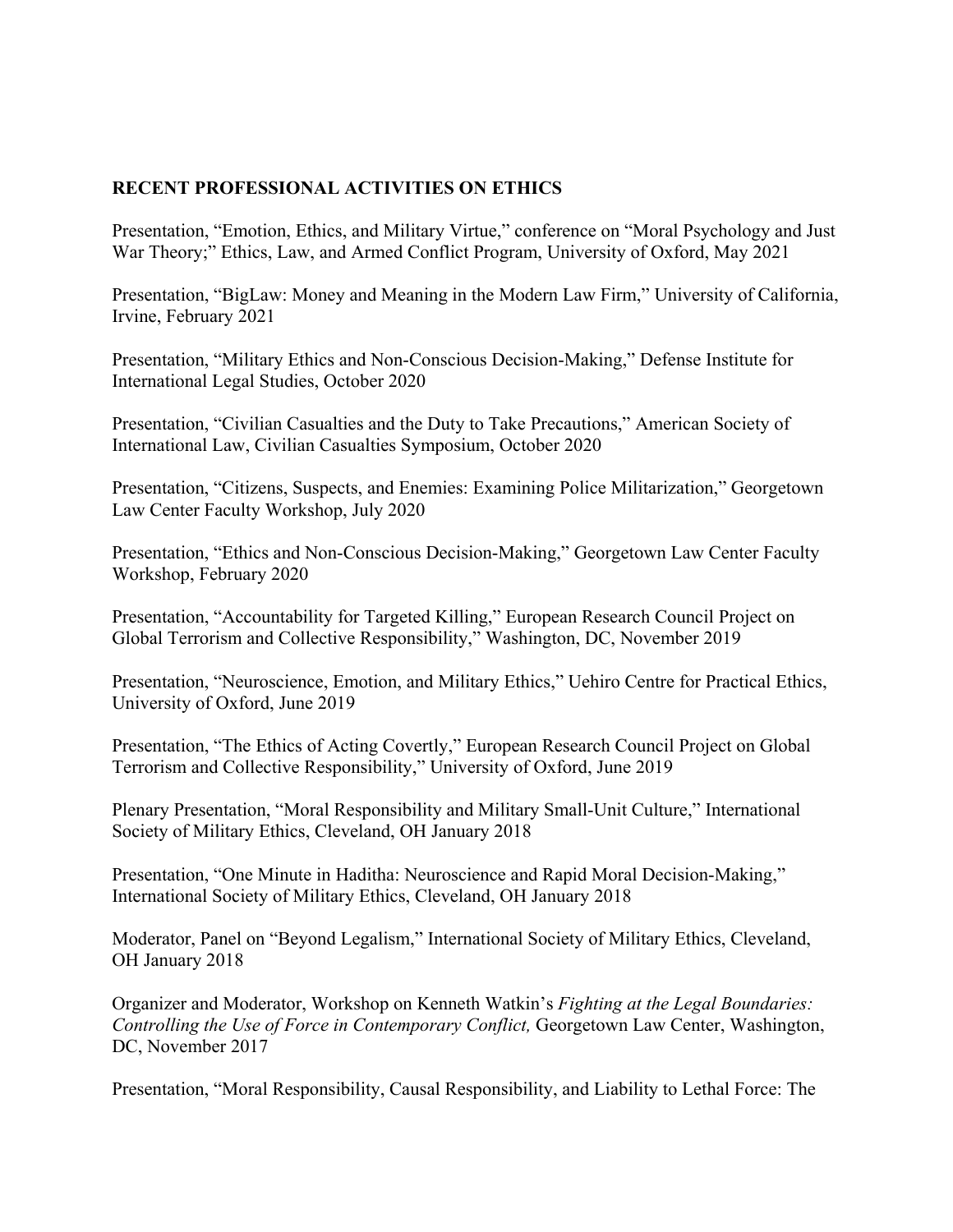Case of Non-State Combatants," United States Naval Academy, McCain Conference on Future Conflict Scenarios," April 2017

Presentation, "Lethal Targeting and Social Network Analysis," International Society of Military Ethics, Washington, DC January 2017

Presentation, "Business Lawyers and Human Rights," University of Arizona Law School, Tucson, Arizona, January 2017

Presentation, "Business Lawyers and Human Rights: A Common Law Perspective," International Bar Association annual meeting, Washington, DC, September 2016

Presentation, "Standing Armies and SWAT Teams: The Militarization of Local Police," McCain Conference, Stockdale Center for Ethical Leadership, U.S. Naval Academy, April 2016

Organizer and Moderator, Workshop on Adil Haque's *Law and Morality at War,* Georgetown Law Center, Washington DC, April 2016

Moderator, Discussion of William Banks' and Steven Dycus' *Soldiers on the Home Front: The Domestic Role of the American Military,* March 2016

Organizer and Moderator, Discussion of Joseph Capizzi's *Politics, Justice, and War: Christian Governance and the Ethics of Warfare,* Georgetown University, Washington DC, March 2016

Presentation, "How Could They Do That? Moral Psychology and Unethical Behavior," U.S. Naval Academy, February 2016

Organizer and Moderator, Screening and Discussion of *The Law in These Parts,* Georgetown Law Center, Washington DC, January 2016

Organizer and Moderator, *Economic Inequality: Causes, Consequences, and Responses,*  Georgetown Law Center, Washington DC, December 2015

Presentation, "The U.S. Targeted Killing Program: Unlawful Executions or Lawful Combat?" Australian National University and International Committee of the Red Cross, Canberra, Australia, June 2015

Presentation, "Money and Meaning: The Moral Economy of Law Firm Compensation," Australian National University Law School, Canberra, Australia, May 2015

Presentation, "The Rise and Fall of Punishment in Just War Theory," McCain Conference, Stockdale Center for Ethical Leadership, U.S. Naval Academy, April 2015

Presentation, "Ethical Theory from the Bottom Up," International Legal Ethics Conference, London, UK, July 2014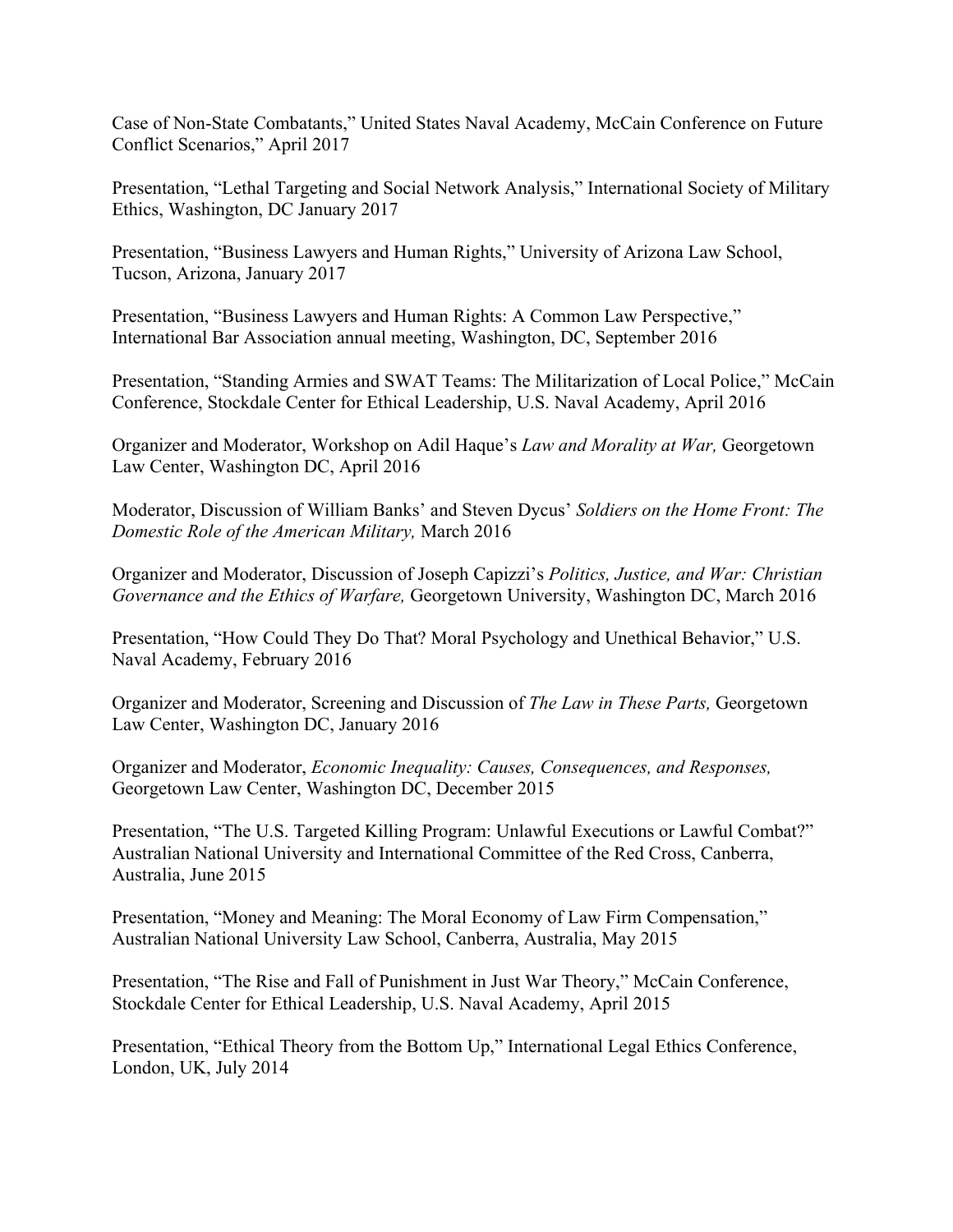Presentation, "Legal Services and Access to Justice," Aspen Institute, Washington, DC, January 2014

Presentation, "Leadership, Decision-Making, and Cognitive Biases," University of Virginia Law School Symposium on Teaching National Security Law, Charlottesville, VA, October 2013

Presentation and Moderator, "The Changing Shape of the Legal Services Market," Association for Continuing Legal Education, Baltimore, MD, August 2013

Presentation, "Gendered Pathways: Choice, Constraint, and Women's Job Movement in the Legal Profession," American Bar Foundation Symposium on Diversity in the Legal Profession, Chicago, May 2013

Presentation, "Nested Ethics: A Tale of Two Cultures," Hofstra Law School Symposium on The Ethical Infrastructure and Culture of Law Firms, Hempstead, NY, April 2013

"Risk Management and Organizational Culture," Hildebrandt Law Firm Chief Operating Officers Conference, New York, October 2012

Presentation, "Money and Meaning: The Moral Economy of Law Firm Compensation, "University of St. Thomas Law School Symposium on Empirical Legal Ethics, Minneapolis, MN, September 2012

"Entrepreneurs and Eggshells: Organizational Culture in the Modern Law Firm," Harvard Law School Seminar on the Legal Profession, Cambridge, MA, March 2012

Workshop Organizer and Panel Moderator, "The Future of the Legal Profession and Legal Education: Changes in Law Practice, Implications for Legal Education", AALS Annual Meeting, Washington, D.C., January 2012

"The Law Firm Business Model: Traditional Elements and Emerging Strains," Instituto de Empresa Law School Lawyers Management Program, Madrid, Spain, February 2012.

"Tacit Knowledge, Explicit Knowledge, and the Segmentation of Legal Work," Law Firm Leaders Forum, New York, N.Y., November 2011

Panel Organizer and Moderator, Moral Reasoning: Insights from Neuroscience and Cognitive Psychology, International Legal Ethics Conference, Stanford Law School, July 2010

Panel Organizer and Moderator, Organizational Behavior and Social Psychology, International Legal Ethics Conference, Stanford Law School, July 2010

"Legal Counseling and Conflicted Citizens: The Moral Ambivalence of Tax Law," Conference on *Lawyers in Practice: Ethical Decision-Making in Context*, Buffalo, NY, April 2010

Presentation, Pro Bono Institute, "Ethics: Conflicts of Interest and Pro Bono," Washington, DC,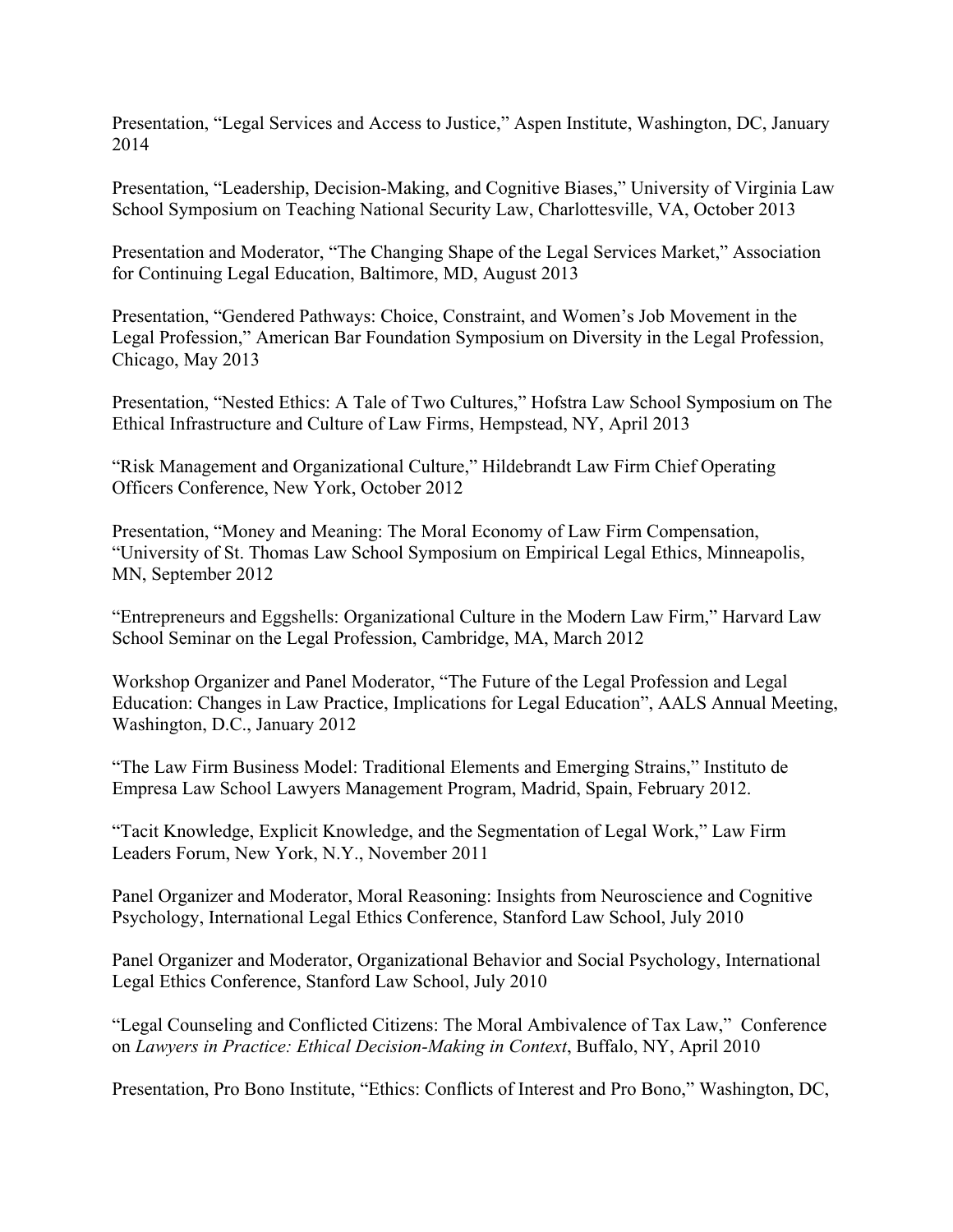March 2010

Discussion Leader, American Bar Association & Georgetown Center for the Study of the Legal Profession conference for the Conference of Chief Justices, "The Future Is Here: Globalization and the Regulation of the Legal Profession," Chicago, May 2009

Presentation, Law & Society Annual Meeting, "Advocates, Gatekeepers, and Professional Regulation: The Fitful Evolution of Tax Practice," Denver, CO, May 2009

Presentation, University of Melbourne Law School, Melbourne, Australia, "Legal Counseling and Conflicted Citizens: The Case of Tax Practice," March 2009

Presentation, "Taxes and Death: The Rise and Demise of an American Law Firm," Legal Practitioners' Liability Committee Risk Summit, Sydney, Australia, March 2009

Presentation, "Tax Shelter Enforcement Activity in the United States," Tax Section, Victoria Bar Association, Melbourne, Australia, March 2009

Presentation, "Emerging Law Firm Organizational Models, "Law Firm Leaders Forum, Hildebrandt International and Orrick, San Francisco, March 2009

Inaugural John Hart Ely Lecture, "Legal Counseling and Conflicted Citizens: The Case of Tax Practice," Yale Law School, February 2009

Presentation, Law Firm General Counsel Forum: The New Paradigm in Risk Management, "Ethical Issues in Multijurisdictional Practice," New York, November 2008

Moderator, "Senior Practitioners' Perspectives on the Emerging Global Lawyer," Georgetown University Center for Transnational Legal Studies, London, October 2008

Presentation, Said Business School, University of Oxford, "Taxes and Death: The Rise and Demise of an American Law Firm," October 2008

Co-Coordinator and Panel Moderator, "Corporate Social Responsibility: Law, Operations, and Strategy," Georgetown University Law Center and McDonough School of Business, Georgetown University, Washington, DC, November 2008

PLI Webcast (with John Villa & Aaron Hoffman), "Subprime Mortgage Litigation: Where Are the Hot Spots for Lawyers?" June 2008

Presentation, "Lawyers, Symbols, and Money: Outside Investment in Law Firms," Fordham Legal Ethics Roundtable, New York, June 2008

Presentation, "Taxes and Death: The Rise and Demise of Jenkens & Gilchrist," Law & Society Annual Meeting, Montreal, May 2008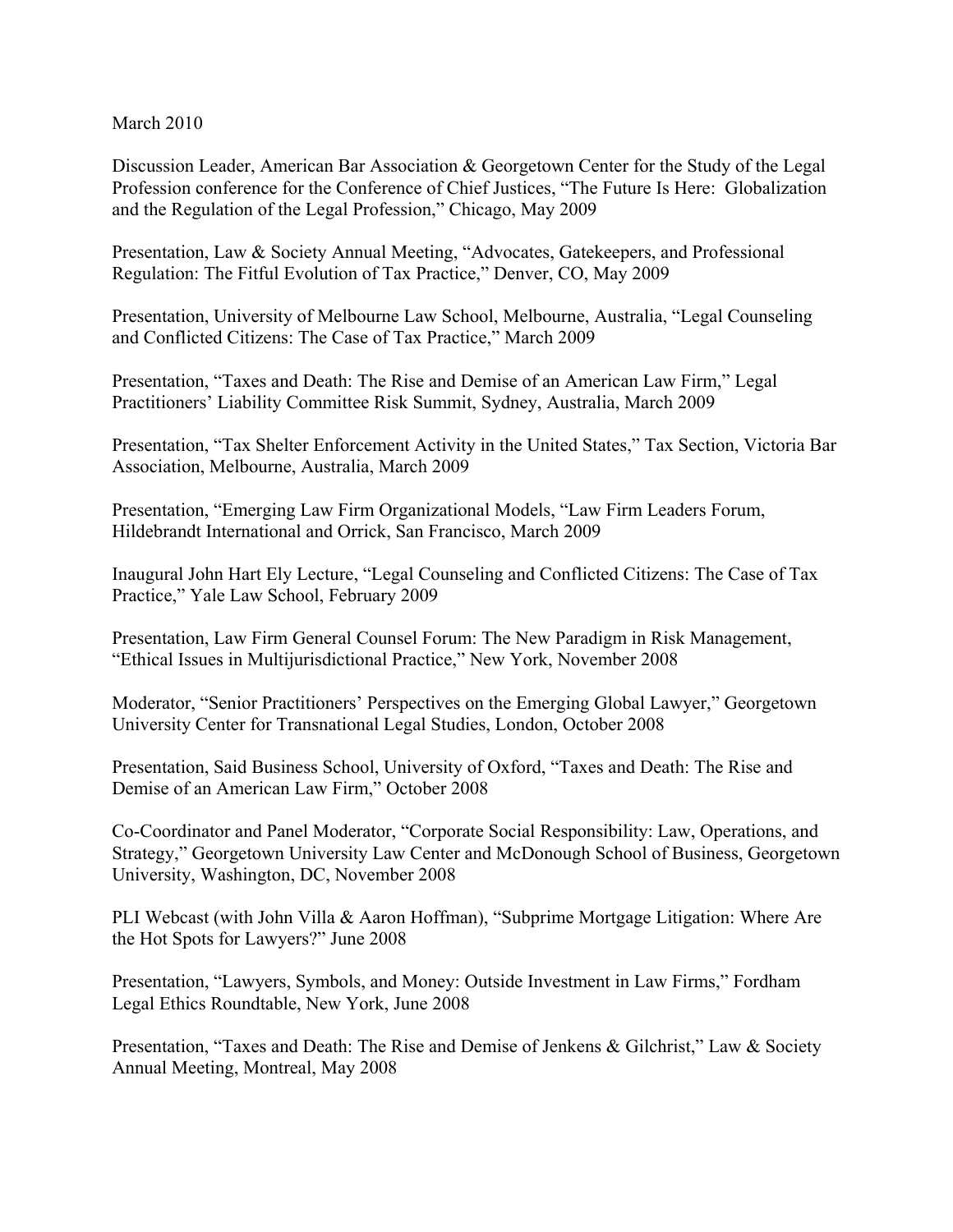Moderator, "Large Law Firms: Macroeconomic Trends," Law & Society Annual Meeting, Montreal, May 2008

Moderator and Coordinator, "Outside Investment in Law Firms: Developments in Australia and the United Kingdom," Association of Professional Responsibility Lawyers, Amsterdam, May 2008

Moderator and Coordinator, "New Structures for Regulating the Legal Profession," Association of Professional Responsibility Lawyers, Amsterdam, May 2008

Moderator and Coordinator, "Symposium: The Future of the Global Law Firm," Georgetown University Law Center, Center for the Study of the Legal Profession, Washington, D.C., April, 2008

Presentation, Practicing Law Institute, "Ethics in Negotiations," New York, NY, March 2008

Panelist, Symposium, "Corporate Compliance: The Role of Company Counsel," *Georgetown Journal of Legal Ethics,* Washington, D.C., October 2007

Moderator, Ethics Program, Association of General Counsel Annual Meeting, Chicago, Illinois, October 2007

Panelist, "Enron," Attorneys' Liability Assurance Society Annual General Meeting, Southampton, Bermuda, June 2007

Presentation, "Are They Just Bad Apples? Ethical Behavior in Organizational Settings," American Bar Association Conference on Professional Responsibility, Chicago, Illinois, May 2007

Moderator, Ethics Panel, Corporate Counsel Institute, Washington, D.C., March 2007

Presentation, "Ethics in Federal Practice," Practicing Law Institute, New York, NY, March 2007

Presentation, "Corporate Compliance Programs: Lessons for Law Firms," Hildebrandt International, Law Firm General Counsel Roundtable, Houston, TX, January 2007

Presentation, "Moral Intuitions and Organizational Culture," Annual Meeting, Association of American Law Schools, Professional Responsibility Section, Washington, D.C., January 2007

Presentation, "Law Firm Ethics and Risk Management," Hinshaw Culbertson, New York, NY, October 2006

Presentation, *Eat What You Kill: The Fall of a Wall Street Lawyer*, Association of Professional Responsibility Lawyers, Los Angeles, CA, August 2006